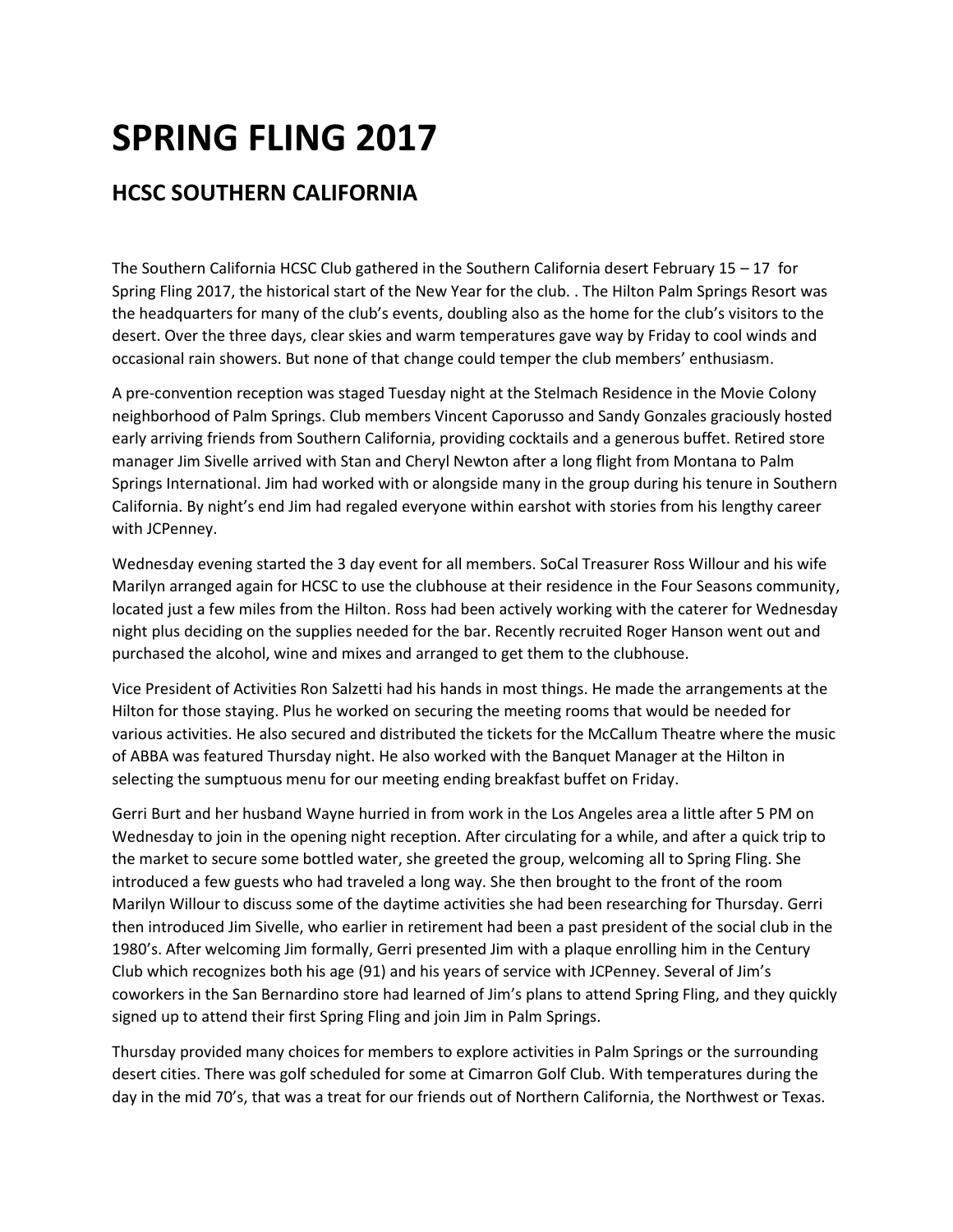There was shopping available for others in downtown Palm Springs or on the El Paseo in nearby Palm Desert. And of course the Shopping Outlets along the 10 Freeway drew others.

The desert is also filled with a number of museums and art galleries that beckoned members. Marilyn Willour led tours in past years to venues like the Air Museum in Palm Springs which prompted enthusiastic reports from attendees. Others in the group planned on ascending the Palm Springs Tram found just north of the town. And for a few, lunch at one of the many fabulous restaurants or hotels was the plan for the day, followed by a trip to the movies to check on missed Oscar contenders.

Thursday evening found club members searching out dinner at an early hour at restaurants scattered throughout the desert. And then at 8 PM, 54 members of the club attended the performance of a tribute band comprised of Swedish performers singing the many hits of the group ABBA. Performed at the stately McCallum Theatre in Palm Desert, this is the fifth year the SoCal club has participated in one of the Spring performances at the McCallum. The 1,200 seat McCallum has been providing plays and musical performances to the desert communities for the past 29 years. The tribute band was joined on stage by the Desert Symphony Orchestra. This performance was sold out well in advance, and the audience enthusiastically roared its approval.

Friday the HCSC Foundation led by Larry Noble and Ron Salzetti met at 7 AM at the Hilton to review the status of former associates whom it supports. New candidates for assistance were discussed and added. Then the HCSC Social Club led by Gerri Burt met at 9:15 to review plans for three upcoming 2017 events.

The three day confab closed with a sumptuous breakfast buffet in the Hilton's Tapestry Room. Gerri Burt thanked everyone for their attendance, and singled out Ross and Marilyn Willour along with Ron Salzetti for a special thank you for heading up the preplanning. She also asked those in attendance to circle the following dates in 2017 on their personal calendars:

| MAY 20    | Sixth Annual Partners BBQ     | Lake Mission Viejo Mission Viejo, CA          |
|-----------|-------------------------------|-----------------------------------------------|
| AUGUST 18 | A Day at the Races            | Del Mar Racetrack Del Mar, CA                 |
|           | DECEMBER 2 Christmas Luncheon | Vintner's Steak House San Juan Capistrano, CA |

Information will be coming on these three club events.

Larry Noble finally updated those in the audience on Foundation activities in 2016, sharing the growth over the past few years in the number of former associates being helped by the Foundation. For many it was then a race to their homes in Southern California in advance of a major storm that was just starting to hit.

People attending Spring Fling 2017 included:

Stew and Diane Anderson; Keith Armbruster; Betty Bidwell; Wayne and Gerri Burt; Vincent Caporusso; Jonathon Stelmach; Stan and Jeannie Cook; Tom and Kathleen Cotton; Ken and Susan Dall; Frank and Pat Fitzpatrick; Don and Vicki Gergovich; Sandy Gonzales; Roger Hanson; Barbara Stokke; Wayne Harmon; Lu Niesley; John Liddle; Rudy and Diana Melendez; Stephen and Mirth Meyer; Cari Miller; Barbara Stagner; Stan and Cheryl Newton; Larry and Cheryl Newton; Les Olander and Helga Osterman; Sam and Laurie Page; Jeff and Jennifer Page; Mike and Flo Ray; Al and Melissa Rogers; Ron and Kay Salzetti; Mark and Audrey Schultz; George and Cathy Scott; Richard Scoville; Bill and Martha Shaver; Jim Sivelle; Jack